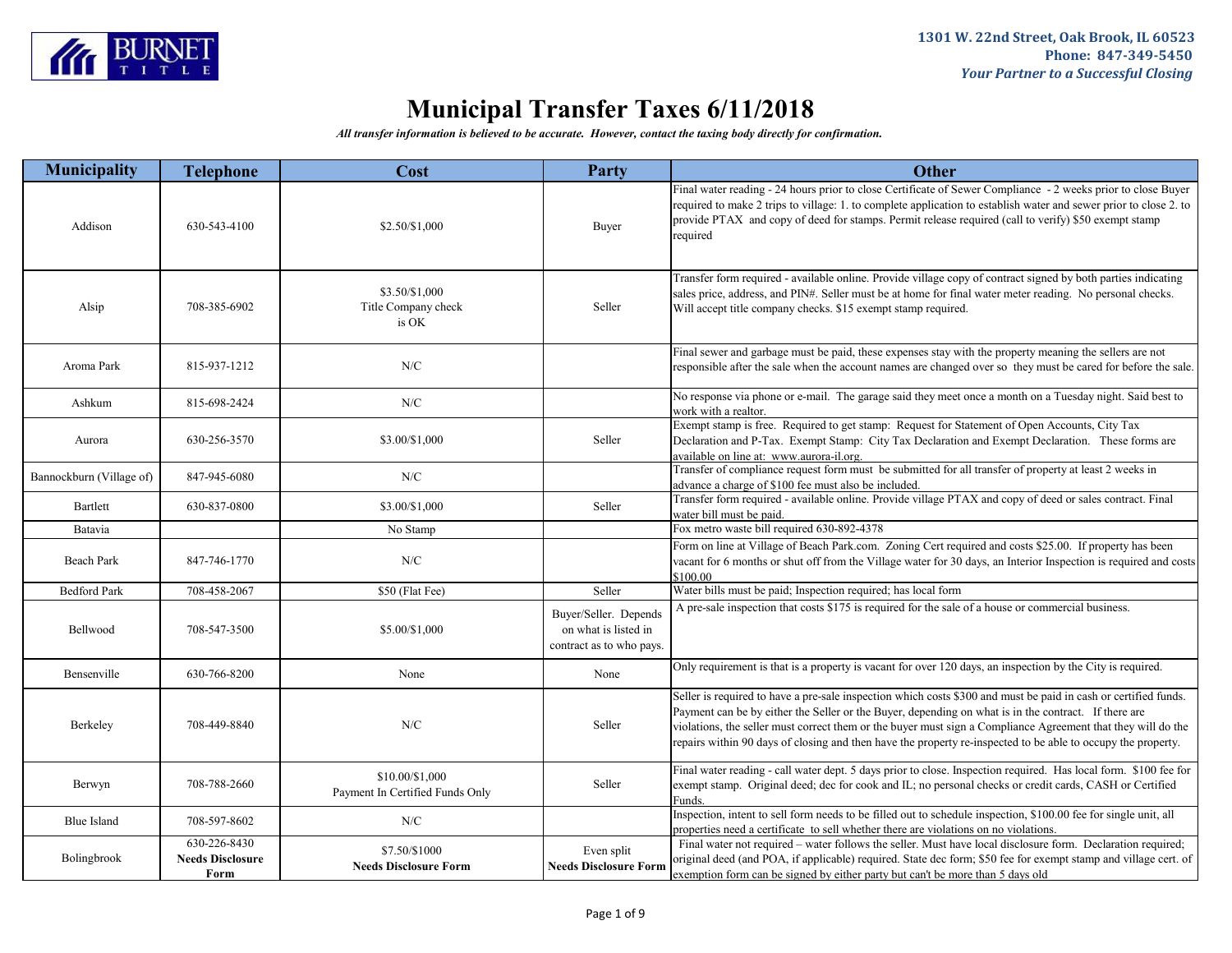

| <b>Municipality</b>  | <b>Telephone</b> | Cost                                                      | Party           | <b>Other</b>                                                                                                                                                                                                                                                                                                                                                                                                                                                 |
|----------------------|------------------|-----------------------------------------------------------|-----------------|--------------------------------------------------------------------------------------------------------------------------------------------------------------------------------------------------------------------------------------------------------------------------------------------------------------------------------------------------------------------------------------------------------------------------------------------------------------|
| Bourbonnais          | 815-802-5323     | None                                                      | None            | Village should be notified of the sale to change the sewer and garbage billing.                                                                                                                                                                                                                                                                                                                                                                              |
| <b>Bradley</b>       | 275-936-5100     | N/C                                                       |                 | Certificate of payment must be submitted for and issued before any real estate transactions can take place                                                                                                                                                                                                                                                                                                                                                   |
| <b>Broadview</b>     | 708-681-3600     | \$175.00                                                  | Seller          | Village inspection required. Certificate of Compliance will be issued. All debts must be paid - final water<br>read. Need original deed. Village forms required.                                                                                                                                                                                                                                                                                             |
| Brookfield           | 708-485-7344     | N/C                                                       |                 | For properties 1-3 units – Buyer must certify in writing that they have obtained a private<br>inspection from a licensed home inspector. Buildings with 4 or more units and commercial<br>structures require a village inspection.                                                                                                                                                                                                                           |
| <b>Buffalo Grove</b> | 847-459-2500     | \$3.00/\$1,000                                            | Seller          | Any balance due to village must be paid. Need their form completed. Need either copy of deed or PTAX.                                                                                                                                                                                                                                                                                                                                                        |
| Burbank              | 708-599-5500     | \$5.00/\$1,000<br><b>Certified Funds Only</b>             | Seller          | Has local form; original deed required if exempt; no personal checks. **for hud buyer select the buyer has to<br>pay for the transfer stamps.                                                                                                                                                                                                                                                                                                                |
| Burnham              | 708-862-9150     | \$5.00/\$1,000                                            | Either          | Form on line at Village of Burnham. Real Estate Transfer Declaration Requirements: 1. Completed with<br>PIN and Legal (Requires only one signature.) 2. Water/Sewer/Garbage Utility Bill - Village must obtain a<br>final reading for final bill - please call for arrangements - 72 business hours advance notice required before<br>closing is to be scheduled. 3. Original Signed & notarized Deed. 4. Copy of Purchase Contract or Closing<br>Statement. |
| <b>Burr Ridge</b>    | 630-654-8181     | N/A                                                       |                 | Need final water read.                                                                                                                                                                                                                                                                                                                                                                                                                                       |
| Calumet City         | 708-891-8116     | \$8.00/\$1,000<br><b>Payment In Certified Funds Only</b>  | Even split      | Village "Point of Sale Notice of Intent to Transfer Property" required. \$150 Single family inspection. Village<br>real estate transfer declaration form, 2 copies of deed, and "Consent to Accept" form required. Final water<br>read and all liens must be paid.                                                                                                                                                                                           |
| Calumet Park         | 708-389-0851     | \$10.00/\$1,000<br><b>Payment In Certified Funds Only</b> | Buyer           | Village inspection required. Certificate of Compliance will be issued. Village "Intent to Sell" and "Transfer<br>declaration" forms required. Final water read.                                                                                                                                                                                                                                                                                              |
| Carol Stream         | 630-665-7050     | \$3.00/\$1,000                                            | Seller          | Village transfer form required. Copy of real estate contract and PTAX form required. Final water read and all<br>money owed to village must be paid. Exempt stamp - \$25.                                                                                                                                                                                                                                                                                    |
| Channahon            | 815-467-5311     | \$3.00/\$1,000                                            | Buyer           | Water reading; sums due must be paid; has local form;original deed and PTAX required.                                                                                                                                                                                                                                                                                                                                                                        |
| Chicago              | 312-747-9723     | \$7.50/\$1,000<br>\$3.00/\$1,000                          | Buyer<br>Seller | Water/sewer bills must be paid; compliance w/building registration Ordinance; has local form; applicable to<br>some leaseholds; certificate of zoning compliance required as of 12/1/97 for non-condo residential resales.<br>Zero stamp needed if deed is "exempt"                                                                                                                                                                                          |
| Chicago Heights      | 708-756-5300     | \$4.00/\$1,000                                            | Seller          | Need City of Chicago Heights Real Estate transfer application form and a copy of the deed. Need to contact<br>Code enforcement for final inspection. Need final water read.                                                                                                                                                                                                                                                                                  |
| Cicero               | 708-656-3600     | \$10.00/\$1,000                                           | Seller          | Water bill must be paid; original deed and state and county declarations and "basement/attic affidavit"<br>required; Certificate of compliance and inspection required (min. 2-3 day wait) for many types of<br>transactions, including (according to the ordinance) a mortgage refinancing; has local form; \$50.00 fee for<br>exempt stamp                                                                                                                 |
| Clarendon Hills      | 630-323-3500     | N/C                                                       |                 | Final water bill                                                                                                                                                                                                                                                                                                                                                                                                                                             |
| Clifton              | 815-694-2203     | ${\rm N/C}$                                               |                 | Hours are 8:00am - 11:00 daily. For water call 815-694-2333 and ask for Cindy Rosenblum                                                                                                                                                                                                                                                                                                                                                                      |
| Country Club Hills   | 708-798-2616     | \$5.00/\$1,000<br><b>Certified Funds Only</b>             | Seller          | \$50 Inspection required. All village debts must be paid. Village transfer form required. Certificate of<br>Occupancy will be issued. Stamps issued between 8 am - 4 pm only.                                                                                                                                                                                                                                                                                |
| Countryside          | 708-354-7270     | \$50                                                      | Seller          | \$100 Pre sale inspection. Village transfer form required. Water, Sanitary/sewer and weed cutting fees must<br>be paid.                                                                                                                                                                                                                                                                                                                                      |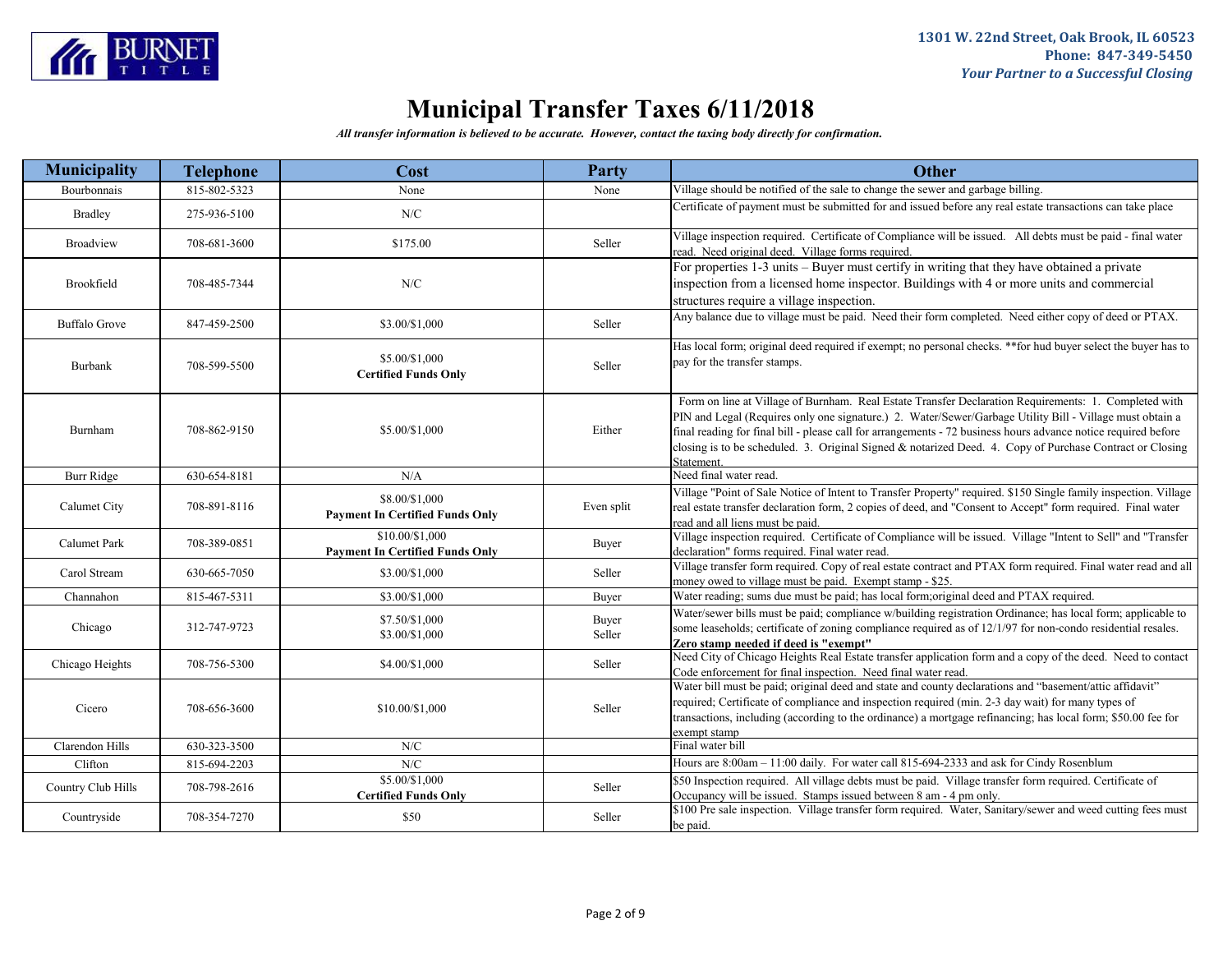

| <b>Municipality</b>             | <b>Telephone</b> | Cost                                                              | <b>Party</b>                                   | <b>Other</b>                                                                                                                                                                                                                                                                                                                                                                                                                            |
|---------------------------------|------------------|-------------------------------------------------------------------|------------------------------------------------|-----------------------------------------------------------------------------------------------------------------------------------------------------------------------------------------------------------------------------------------------------------------------------------------------------------------------------------------------------------------------------------------------------------------------------------------|
| Des Plaines                     | 847-391-5320     | \$2/\$1000, \$10 Exempt                                           | Seller                                         | Final water and citations/fines must be paid including Transfer Stamps in full. Transfer form required 5<br>Days Prior. If Water Bill is paid prior to Closing CIty will not issue Stamp until 14 days after that date.<br>Survey, copy of deed and PTAX required. ORIGINAL deed required for exempt stamps. Allow 5 days for<br>water reading and 5 days to send transfer form. \$25/unit for inspection on rental or leased property. |
| Dolton                          | 708-849-4000     | \$5/\$1000 plus \$50 stamp fee Certified funds only               | Seller                                         | Required Forms: Real Estate Transaction Application, Village of Dolton Real Estate Declaration Form.<br>\$200 Inspection fee. As Is inspections require an escrow. Require the installation & payment of \$225 for a<br>new water meter. Roof certification required. Final water bill must be requested within 5 days of closing.<br>Conv of deed.                                                                                     |
| Downers Grove                   | 630-434-5500     | N/C                                                               |                                                | Inspection on Commercial (apartment bldg is considered commercial if hallways shared and units<br>stacked)                                                                                                                                                                                                                                                                                                                              |
| Dunlap                          | 309-243-7500     | \$2.50/\$1,000                                                    | Seller                                         |                                                                                                                                                                                                                                                                                                                                                                                                                                         |
| East Hazel Crest                | 708-798-0213     | \$25 (Flat Fee)                                                   | Buyer                                          | Water bill and other sums due must be paid; has local form; final water reading                                                                                                                                                                                                                                                                                                                                                         |
| Edwards                         | 309-691-1518     | \$2.50/\$1,000                                                    | Seller                                         | Needs exempt stamp; garbage is included in tax bill; Edwards is an unincorporated community in Peoria<br>County ** (Always best to charge for this as we often end up eating it because we were misinformed by<br>village employee.)**                                                                                                                                                                                                  |
| Elgin (See also South<br>Elgin) | 847-931-5639     | N/C                                                               |                                                | Only requirement is that is a property is vacant for over 120 days, an inspection by the City is required. All<br>village debts must be paid. Final water meter reading 3- 5 days before closing. Property search for code<br>violations to be acknowledged buyer. Inspection of vacant property. Local transfer form. Copy of deed and<br>PTAX.                                                                                        |
| Elk Grove Village               | 847-439-3900     | \$3.00/\$1,000                                                    | Seller                                         | Water and sewer bills must be paid - need water/sewer affidavit required - available online. Final water<br>reading 2-3 days prior to closing. Transfer form required. Copy of deed and PTAX. No personal checks or<br>credit cards. Title company check ok.                                                                                                                                                                            |
| Elmhurst                        | 630-530-3000     | \$1.50/\$1,000                                                    | Seller                                         | Sump pump inspection certificate. Final water read. Elmhurst Real Estate Transfer Tax Declaration, signed<br>sales contract, deed (does not have to be signed) and PTAX required. Any balances due must be paid.                                                                                                                                                                                                                        |
| Elmwood Park                    | 708-452-7300     | \$5.00/\$1,000 No Personal Checks                                 | Seller                                         | 'Notification of sale" form must be completed and returned before "for sale" signs are posted. Listing<br>inspection required. Smoke alarms $\&$ carbon monoxide detectors must be in place prior to release of stamps.<br>Village Transfer stamp dec form required. Unsigned deed and PTAX form needed. Final water bill paid.<br>Exempt stamp - \$35.                                                                                 |
| Evanston                        | 847-328-2100     | \$5.00/\$1,000                                                    | Seller                                         | Village Transfer form required. Final water meter reading at least 5 days before closing. Cashier or certified<br>check only when sale price is \$1 Million or more. \$100 Exempt stamp requried.                                                                                                                                                                                                                                       |
| Evergreen Park                  | 708-422-1551     | \$5.00/\$1,000                                                    | Seller <sup>*</sup>                            | Final water reading; \$50 housing inspection and \$50 zoning compliance before stamps may issue; has local<br>form * exempt deeds/buyer select then buyer pays the fee.                                                                                                                                                                                                                                                                 |
| Forest Park                     | 708-366-2323     | N/C                                                               | Seller                                         | Water bills must be paid (except condos); Inspection required, contact village for information and forms;<br>copy of Ptax and deed STAMP MUST BE PICKED UP IN PERSON                                                                                                                                                                                                                                                                    |
| Franklin Park                   | 847-671-4800     | Inspection fee \$100 - single dwelling, Stamp fee \$80-<br>single | Seller<br>Must arrange for<br><b>NOT</b> after | Pre- sale inspection. Documents required for sale: original survey - not older than 6 months, submitted 3<br>days before closing, original deed - 3 days before closing, receipt of final water payment - final reading<br>inspection before listing scheduled 5 days in advance.                                                                                                                                                       |
| Freeport                        | 815-235-8200     | \$4.00/\$1,000                                                    | Seller                                         | Ptax and village form required - available online. Contact Freeport to see if any money is owed.                                                                                                                                                                                                                                                                                                                                        |
| Gilman                          | 815-265-4213     | N/C                                                               |                                                | Final water, sewer and liens must be paid.                                                                                                                                                                                                                                                                                                                                                                                              |
| Glen Ellyn                      | 630-469-5000     | \$3.00/\$1,000                                                    | Seller                                         | Real Estate Transfer Application - available online - to be completed. Clearwater Inspection - \$50 - required.<br>Contact 630-547-5235 at least 5 days prior. Final water and any other monies owed to Village must be paid.<br>Real estate contract or PTAX required.                                                                                                                                                                 |
| Glendale Heights                | 630-260-6000     | \$3.00/\$1,000                                                    | Seller                                         | \$25 Exempt stamp. \$100 Inspection. Certificate of Compliance required. Transfer form required - available<br>online. Copy of deed and PTAX required. Final water must be paid.                                                                                                                                                                                                                                                        |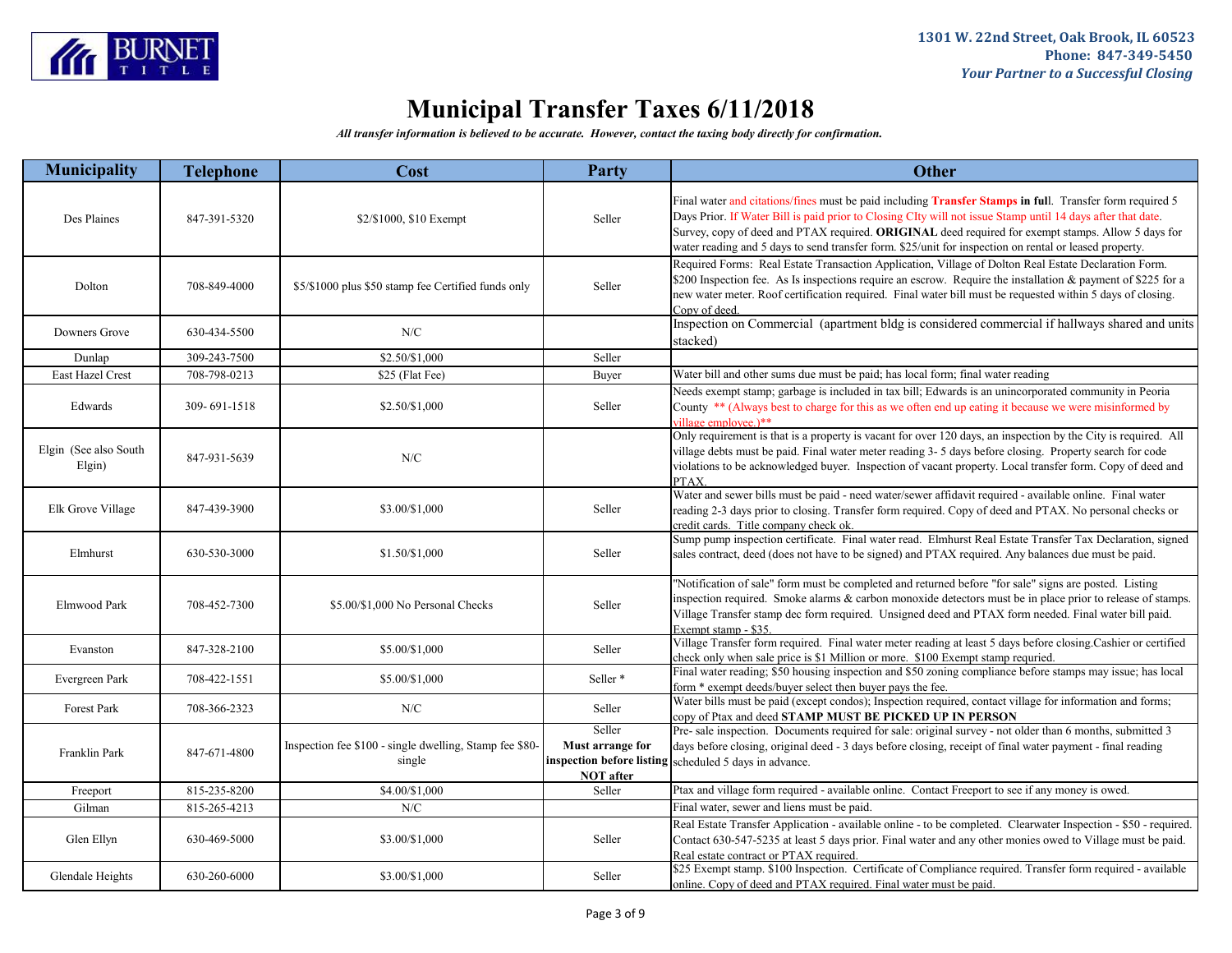

| Municipality                                              | <b>Telephone</b>                   | Cost                                               | Party                                                      | <b>Other</b>                                                                                                                                                                                                                                                                                                                                                                                     |
|-----------------------------------------------------------|------------------------------------|----------------------------------------------------|------------------------------------------------------------|--------------------------------------------------------------------------------------------------------------------------------------------------------------------------------------------------------------------------------------------------------------------------------------------------------------------------------------------------------------------------------------------------|
| Glencoe                                                   | 847-835-4111                       |                                                    | seller                                                     | Need a final payment certificate reflecting all village utility bills are paid in full.                                                                                                                                                                                                                                                                                                          |
| Glenwood                                                  | 708-753-2400                       | \$5.00/\$1,000                                     | Seller                                                     | \$50 Exempt Stamp. Inspection fee- single family \$100. Certificate of Occupancy will be issued. Village<br>transfer form required - available online. Final water bill must be paid. Copy of contract required. No<br>personal checks accepted.                                                                                                                                                 |
| Grand Subdivision in<br>Yorkville                         |                                    |                                                    |                                                            | Fox metro waste bill required 630-892-4378                                                                                                                                                                                                                                                                                                                                                       |
| <b>Grant Park</b>                                         | 815-465-6531                       | N/C                                                |                                                            | Garbage and sewer charges must be paid. Water is through Aqua Illinois                                                                                                                                                                                                                                                                                                                           |
| Hainesville                                               | 847-223-2032                       | None                                               | Seller                                                     | \$40 Inspection required to obtain Occupancy Certificate. Final water must be paid                                                                                                                                                                                                                                                                                                               |
| Hanover Park                                              | 630-372-4200                       | \$3.00/\$1,000                                     | Seller                                                     | \$10 Exempt fee. Final water bill and all other village debts must be paid. Transfer form -available online -<br>and PTAX required. Original Deed required for stamp.                                                                                                                                                                                                                            |
| Harvey                                                    | 708-339-4200                       | \$5.00/\$1,000                                     | Even Split, additional<br>\$60 -admin fee paid by<br>buyer | Point of sale Inspection and water verification form required. Water verification form will be issued only<br>after final water bill reading has been completed. Request at least 72 hours prior to closing. Other forms<br>required and available online: real estate transfer, as-is affidavit, buyers verification form, and clearance form.<br>Need Deed or PTAX. Need real estate contract. |
| Harwood Heights                                           | 708-867-7200                       | \$10.00/\$1,000                                    | Buyer                                                      | Inspection required - \$50 - paid by seller. Water bill must be paid. Village transfer form required - available<br>online. Original deed and PTAX required. \$50 exempt stamp. No personal checks.                                                                                                                                                                                              |
| Hazel Crest                                               | 708-335-9600                       | N/C                                                | Seller                                                     | Inspection - \$100. Fire Dept does the inspection                                                                                                                                                                                                                                                                                                                                                |
| <b>Hickory Hills</b>                                      | 708-598-4800                       | None                                               |                                                            | Need Sewer Inspection and Final Water Bill. Sewer Inspection can be set up with Public works at 708-598-<br>7855. Some one must be home and there is no charge for this inspection,                                                                                                                                                                                                              |
| <b>Highland Park</b>                                      | 847-432-0800                       | \$5.00/\$1,000                                     | Seller                                                     | Transfer form required - available online. Water bill must be paid. Need completed water utility form. Need<br>disclosure statement signed by both seller and buyer. Copy of deed. Need original for exempt. No personal<br>checks or credit cards accepted. Paid at City Hall 1st Floor Finance Dept                                                                                            |
| Highwood                                                  | 847-432-1924                       | N/C effective 1/12/17 until moratorium is lifted** | Generally Seller<br>Call to verify                         | **1/12/17 at this time there is a moratorium on village requirements and stamps so nothing needs to be<br>collected. Please continue to call to verify. The transfer fee is applicable for town of Fort Sheridan<br>subdivision; has local form; copy of deed required, no personal checks; inspection                                                                                           |
| Hillside                                                  | 708-449-6450                       | \$7.50/\$1,000                                     | Buyer                                                      | \$50 Inspection required. Survey required. PTAX required Final water and all monies owed paid. Village<br>transfer form needed.                                                                                                                                                                                                                                                                  |
| <b>Hoffman Estates</b>                                    | 847-882-9100                       | \$3.00/\$1,000                                     | Seller                                                     | Request final water reading 5 days before closing. Water bill and any monies owed must be paid. Must give<br>village advance notice - at least 24 hours - before you purchase the stamps. Village transfer form, PTAX, and<br>deed required. \$10 Exempt stamp.                                                                                                                                  |
| Hometown                                                  | 708-424-7500                       | \$50 Inspection fee                                | Seller                                                     | Inspection can be done up to 6 months prior to closing                                                                                                                                                                                                                                                                                                                                           |
| Indian Head Park                                          | 708-246-3137                       |                                                    | Seller                                                     | As of 11/11/16, inspections are no longer required                                                                                                                                                                                                                                                                                                                                               |
| Island Lake                                               | 847-526-8764                       |                                                    |                                                            | \$50 Owner Transfer Inspection (OTI) required. All final bills must be paid.                                                                                                                                                                                                                                                                                                                     |
| Itasca                                                    | 630-773-0835                       | N/C                                                |                                                            | Final water must be paid.                                                                                                                                                                                                                                                                                                                                                                        |
| Joliet                                                    | 815-724-4000                       | \$3.00/\$1,000                                     | Seller                                                     | Fax completed water/lien letter 4 days prior to closing. City of Joliet Declaration Form, PTAX and deed<br>required. \$0 exempt stamp. No personal checks. Title company checks okay.                                                                                                                                                                                                            |
| Justice                                                   | 708-458-2520                       | ${\rm N/C}$                                        | Seller                                                     | \$100 Inspection required. All village debts must be paid.                                                                                                                                                                                                                                                                                                                                       |
| Kankakee                                                  | 815-933-0509                       | ${\rm N/C}$                                        |                                                            | Final water and any village debts must be paid.                                                                                                                                                                                                                                                                                                                                                  |
| Lake Bluff<br>(Falls under North Chicago<br>jurisdiction) | 847-596-8681<br>or<br>847-596-8627 | \$5.00/\$1,000                                     | Buyer                                                      | There is a certain portion of the city - and certain subdivisions - that DO require a municipal stamp.<br>City's transfer declaration form required. Final water reading and all monies owed must be paid. Inspection<br>required. Contract and/or deed required. \$50 exempt fee. They only accept Certified Checks, Money Orders,<br>CC and Cash.                                              |
| Lake Forest                                               | 847-234-2600                       | \$4.00/\$1,000                                     | Buyer                                                      | Transfer Tax Declaration Form required FROM SELLER (Form is located in the PC folder on the shared<br>drive). PTAX, copy of deed. No personal checks. Will accept Attorney's or title company check. \$50<br>exempt fee. Storm and sanitary sewer inspection required - \$150. Final water read and all monies owed must<br>be paid at Finance Dept 800 N. Field Dr                              |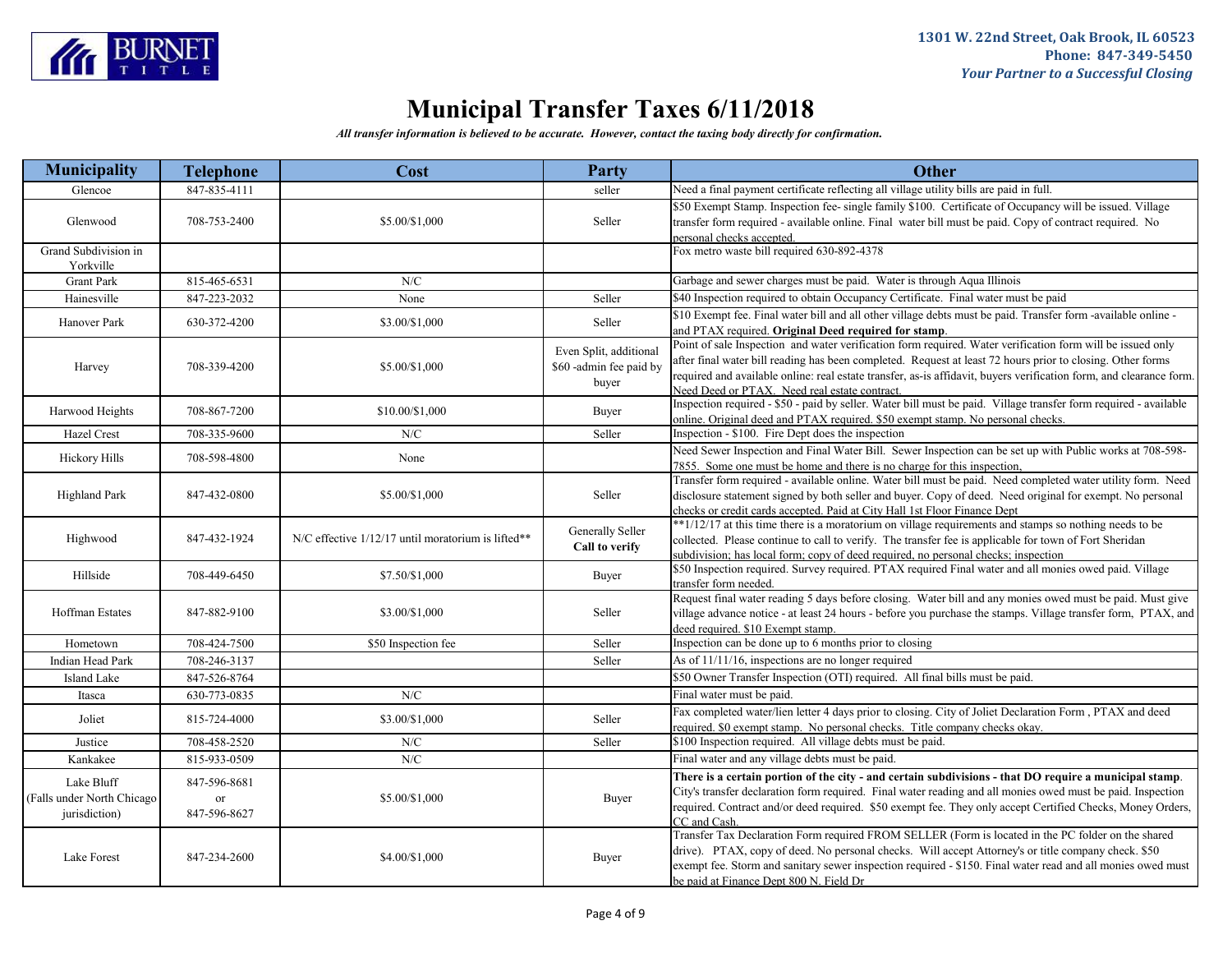

| <b>Municipality</b> | <b>Telephone</b> | Cost                                                                         | Party  | <b>Other</b>                                                                                                                                                                                                                                                                                                                                                                                                                                                                                                                                                                                                                                                                                                                                                                                                                                                                                                                                                                                                                                               |
|---------------------|------------------|------------------------------------------------------------------------------|--------|------------------------------------------------------------------------------------------------------------------------------------------------------------------------------------------------------------------------------------------------------------------------------------------------------------------------------------------------------------------------------------------------------------------------------------------------------------------------------------------------------------------------------------------------------------------------------------------------------------------------------------------------------------------------------------------------------------------------------------------------------------------------------------------------------------------------------------------------------------------------------------------------------------------------------------------------------------------------------------------------------------------------------------------------------------|
| Lansing             | 708-895-7200     | N/C                                                                          |        | All monies owed must be paid. Transfer certificate must be submitted 3 days prior to closing. Certificate of<br>payment issued by village Treasurer's office required-Must be recorded with Deed.                                                                                                                                                                                                                                                                                                                                                                                                                                                                                                                                                                                                                                                                                                                                                                                                                                                          |
| Lebanon             | 618-537-4976     | n/c                                                                          | Buyer  | requires an Occupancy Inspection for \$100.00 AND a Water/Sewer Deposit \$90.00 to be paid by buyer<br>prior moving in                                                                                                                                                                                                                                                                                                                                                                                                                                                                                                                                                                                                                                                                                                                                                                                                                                                                                                                                     |
| Lincolnshire        | 847-883-8600     | \$3.00/\$1,000                                                               | Buyer  | Final water reading 3 - 5 days prior to closing. Final water bill to be paid. PTAX rerquired. (Village requires<br>stamp to be paid for and picked up IN PERSON)                                                                                                                                                                                                                                                                                                                                                                                                                                                                                                                                                                                                                                                                                                                                                                                                                                                                                           |
| Lincolnwood         | 847745-4700      | N/C                                                                          | Seller | Request a final water meter reading 5 days prior to closing. All monies owed must be paid. Certificate of<br>Payment will be issued - \$20. No personal checks accepted.                                                                                                                                                                                                                                                                                                                                                                                                                                                                                                                                                                                                                                                                                                                                                                                                                                                                                   |
| Lockport            | 815-274--4000    | \$3.00/\$1.000.                                                              | Seller | *Need to verify if Joliet stamps are required*                                                                                                                                                                                                                                                                                                                                                                                                                                                                                                                                                                                                                                                                                                                                                                                                                                                                                                                                                                                                             |
| Lynwood             | 708-758-6101     | N/C                                                                          | Seller | \$100 Inspection required.                                                                                                                                                                                                                                                                                                                                                                                                                                                                                                                                                                                                                                                                                                                                                                                                                                                                                                                                                                                                                                 |
| Lyons               | 708-442-4500     | N/C                                                                          | Seller | Inspection required - \$100 single family. All monies owed must be paid. Please call village for vacant home<br>requirements.                                                                                                                                                                                                                                                                                                                                                                                                                                                                                                                                                                                                                                                                                                                                                                                                                                                                                                                              |
| Manteno             | 815-929-4800     | N/C                                                                          |        | Public sidewalk inspection. No fee.                                                                                                                                                                                                                                                                                                                                                                                                                                                                                                                                                                                                                                                                                                                                                                                                                                                                                                                                                                                                                        |
| Markham             | 708-331-4905     |                                                                              | Seller | \$125 Inspection - single family. \$50 water stamp. Final water must be paid. Certificate of Occupancy will be<br>issued.                                                                                                                                                                                                                                                                                                                                                                                                                                                                                                                                                                                                                                                                                                                                                                                                                                                                                                                                  |
| Matteson            | 708-283-4900     | ${\rm N/C}$                                                                  | Seller | \$75 Inspection - single family. \$125 if single family with sprinkler system. All village debts to be paid.                                                                                                                                                                                                                                                                                                                                                                                                                                                                                                                                                                                                                                                                                                                                                                                                                                                                                                                                               |
| Maywood             | 708-450-4405     | \$4.00/\$1,000                                                               | Seller | Inspection required. Final water reading and all monies due must be paid. Certificate of Compliance, original<br>deed, village form and PTAX required. No personal checks                                                                                                                                                                                                                                                                                                                                                                                                                                                                                                                                                                                                                                                                                                                                                                                                                                                                                  |
| McCook              | 708-447-9030     | \$5.00/\$1,000                                                               | Seller | Inspection required - \$50. Need to schedule 1 - 2 weeks in advance. Village form, copy of deed and PTAX<br>need to be submitted at least 48 hours in advance.                                                                                                                                                                                                                                                                                                                                                                                                                                                                                                                                                                                                                                                                                                                                                                                                                                                                                             |
| Melrose Park        | 708-343-4000     | No Fee For Stamp - Fee for Compliance Inspection                             | Seller | Inspection required. \$150.00 Go to Melrosepark.org. Click on Building Department. Click on Process of<br>Selling a Property. Complete the Compliance Inspection request form. Seller expense. Establish a date for<br>the Inspection. A few days after inspection, a report of all/any violations is rendered. Available at office for<br>pickup by the Seller or his agent. Seller may pay an "As Is" Fee of \$100 and sell it in an as is condition.<br>Seller can fix violations by hiring a contractor licensed in Melrose Park - getting building permit. If Seller<br>unwilling to correct violations, Building Commissioner will examine the list of violations and determine<br>amount necessary to do this work. Amount will be noted on the Inspection Report as an escrow payment.<br>Buyer pays escrow and is allowed a prescribed period of time for the work. Buyer may apply for extension if<br>necessary. When work completed, reinspection is required and if all work is satisfactorily completed, escrow<br>is returned to the Buyer. |
| Mettawa             | 847-949-4015     | \$5/\$1,000                                                                  | Buyer  | Village form, PTAX, title commitment, and copy of deed required. No personal checks.                                                                                                                                                                                                                                                                                                                                                                                                                                                                                                                                                                                                                                                                                                                                                                                                                                                                                                                                                                       |
| Midlothian          | 708-389-0200     | No Fee For Stamp<br>and<br>No Fee For Exempt Stamp<br><b>New Requirement</b> | Seller | A transfer stamp is required to record the deed. There is no charge for the stamp; however, all bills must be<br>paid including the final water bill to obtain the stamp. Must complete Affidavit of Compliance regarding<br>Carbon Monoxide and Smoke Detectors. Does not matter is they are in the home or not, the form must be<br>completed and notarized. Return transfer stamp application, a copy of the deed and payment for any<br>outstanding bill to the Village of Midlothian to obtain the stamp.                                                                                                                                                                                                                                                                                                                                                                                                                                                                                                                                             |
| Monee               | 708-534-8301     | \$50<br><b>Inspection Fee</b>                                                | Seller | Need Final water bill and Village Inspection which costs \$50.00. Must go in to pay for inspection and to set                                                                                                                                                                                                                                                                                                                                                                                                                                                                                                                                                                                                                                                                                                                                                                                                                                                                                                                                              |
| Momence             | 815-472-2001     | None                                                                         |        | Only requirement is that is a property is vacant for over 120 days, an inspection by the City is required.                                                                                                                                                                                                                                                                                                                                                                                                                                                                                                                                                                                                                                                                                                                                                                                                                                                                                                                                                 |
| Montgomery          |                  | No Stamp                                                                     |        | Fox Metor waste bill required.                                                                                                                                                                                                                                                                                                                                                                                                                                                                                                                                                                                                                                                                                                                                                                                                                                                                                                                                                                                                                             |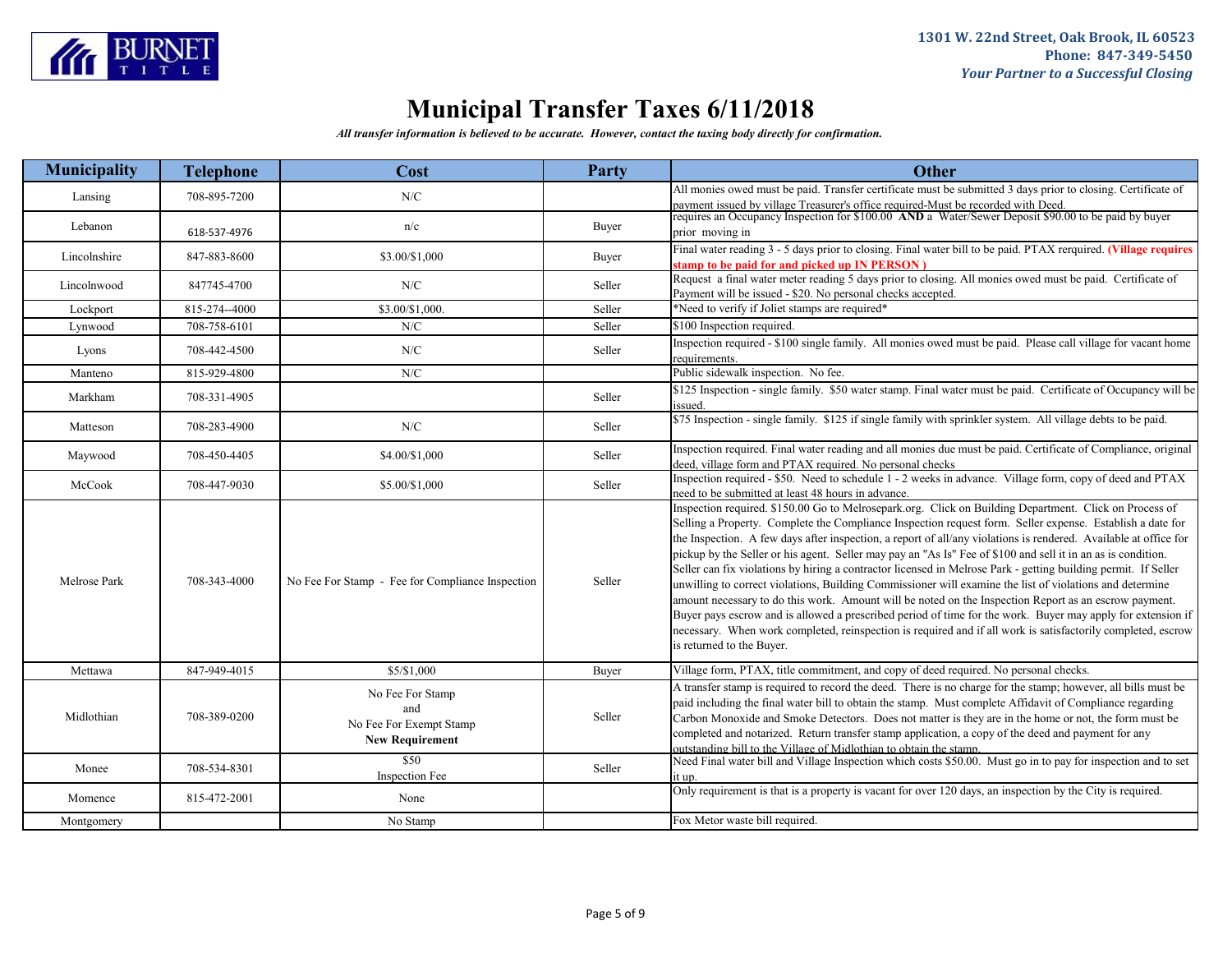

| <b>Municipality</b>                           | <b>Telephone</b> | <b>Cost</b>                                                                                                                                                                                                                                               | Party  | <b>Other</b>                                                                                                                                                                                                                                                                                                                                                                                                                 |
|-----------------------------------------------|------------------|-----------------------------------------------------------------------------------------------------------------------------------------------------------------------------------------------------------------------------------------------------------|--------|------------------------------------------------------------------------------------------------------------------------------------------------------------------------------------------------------------------------------------------------------------------------------------------------------------------------------------------------------------------------------------------------------------------------------|
| Morton Grove                                  | 847-965-4100     | \$3.00/\$1,000<br>On All Foreclosures/Short Sales a Declaration must<br>be signed by the Buyer that they will make repairs<br>required by the Building Inspector and be approved<br>by the Building commissioner before Transfer Stamps<br>will be issued | Seller | \$25 exempt stamp required. All village debts must be paid. Transfer form required - available online-Must be<br>signed by one buyer/seller. Contact village 5 days prior to close to detemine any outstanding debts to be paid.<br>Cashiers checks or attorney checks ONLY                                                                                                                                                  |
| Mount Prospect                                | 847-392-6000     | \$3.00/\$1,000                                                                                                                                                                                                                                            | Buyer  | Any liens or violations of property maintenance code must be resolved. Has local form, copy of Illinois<br>Declaration required. Transfer form required - available online. PTAX form required. Provide copy of deed<br>for exempt transaction. \$15 exempt stamp required. ***Note: water bill is no longer required to be paid to<br>obtain stamp***                                                                       |
| Naperville                                    | 630-420-6059     | \$3.00/\$1,000<br><b>Stmt Of Open Accts</b><br>Submitted 7 Days Prior (form available online)<br>No Stamps Issued without it. Naperville will<br>complete and fax back.                                                                                   | Buyer  | Statement of Open Accounts form required. Naperville will complete and fax back. Completed Statement of<br>Open Accounts FROM Naperville must be submitted with transfer stamp application along with Ptax form;<br>Certificate required for exemption; if nonresidential, city requires all utility bills to be paid (including a final<br>prorated bill); Copy of consecutive contracts if 2 deed file; needs exempt stamp |
| New Lenox                                     | 815-462-6400     | $N\backslash C^{**}$                                                                                                                                                                                                                                      |        | **No New Lenox stamps, but need to check with Joliet to see if it is in Joliet city limits which would require<br>stamps. Call village clerk with address for determination                                                                                                                                                                                                                                                  |
| <b>Niles</b>                                  | 847-588-8000     | \$3.00/\$1,000                                                                                                                                                                                                                                            | Buyer  | Water bill must be paid; inspection required; real estate contract required; has local form-available online;<br>\$25 exempt stamp (no inspection needed); \$25 Occupancy permit fee (buyer charge)                                                                                                                                                                                                                          |
| Norridge                                      | 708-453-0800     | N/C                                                                                                                                                                                                                                                       | Seller | \$25 inspection fee. Copy of sales contract required. Inspection Certificate (good for 30 days) marked<br>"passed". Provide 15 day notice for inspection                                                                                                                                                                                                                                                                     |
| North Aurora                                  | 630-897-8228     | N/C                                                                                                                                                                                                                                                       | Seller | Final water bill must be paid. Fox metro waste bill required 630-892-4378                                                                                                                                                                                                                                                                                                                                                    |
| North Chicago<br>and/or<br>Lake Bluff address | 847-596-8681     | \$5.00/\$1,000                                                                                                                                                                                                                                            | Buyer  | City's transfer declaration form required. Final water reading and all monies owed must be paid. Inspection<br>required. Contract and/or deed required. \$50 exempt fee. Needs origianl deedand copy of contract.                                                                                                                                                                                                            |
| North Lake                                    | 708-343-8700     | No Fee For Stamp<br>Inspection Certificate is \$250.00                                                                                                                                                                                                    | Seller | Pre-sale inspection required. Fee is \$250, which includes stamps.                                                                                                                                                                                                                                                                                                                                                           |
| North Riverside                               | 708-447-4211     | Inspection fee is \$405                                                                                                                                                                                                                                   | Seller | Pre-sale inspection required. Fee is \$405. Form available on-line. Provide copy of survey. Final water must<br>be paid.                                                                                                                                                                                                                                                                                                     |
| Oak Forest                                    | 708-687-4050     | N/C                                                                                                                                                                                                                                                       |        | Final water bill to be paid.                                                                                                                                                                                                                                                                                                                                                                                                 |
| Oak Lawn                                      | 708-636-4400     | \$5.00/\$1,000<br><b>Certified Check Only</b>                                                                                                                                                                                                             | Seller | Village transfer form required - available online. Required at least 5 business days prior to close. All debts<br>owed must be paid. Final water read and final bill.                                                                                                                                                                                                                                                        |
| Oak Park                                      | 708-383-6400     | \$8.00/\$1,000 - Exempt is a \$30.00 processing fee                                                                                                                                                                                                       | Seller | Pay water bill and need 1st and last page of the sales contract and copy of unsigned deed.<br>Exempt and Condo requires Water Compliance Certificate, <i>Original Notarized Deed</i> , and Statement by<br>Grantor and Grantee.                                                                                                                                                                                              |
| Olympia Fields                                | 708-503-8000     | N/C                                                                                                                                                                                                                                                       | Seller | Order final utility bill and pay a Point of Sale Inspection through the Village Inspector.                                                                                                                                                                                                                                                                                                                                   |
| Oswego                                        | 630-554-3618     | No Stamp                                                                                                                                                                                                                                                  |        | Requires Final Water Bill.                                                                                                                                                                                                                                                                                                                                                                                                   |
| Palatine                                      | 847-358-7500     | Need to check if Rolling Meadows Stamp is required                                                                                                                                                                                                        | Seller | Certain addresses in Palatine are subject to Rolling Meadows stamp.                                                                                                                                                                                                                                                                                                                                                          |
| Palos Hills                                   | 708-598-3400     | N/C                                                                                                                                                                                                                                                       | Seller | Requires Seller's Permit including a Home Inspection and the fee is \$50.00. Also a Final Water Bill is<br>required.                                                                                                                                                                                                                                                                                                         |
| Park Forest                                   | 708-748-1112     | \$5.00/\$1,000                                                                                                                                                                                                                                            | Seller | Inspection required to obtain a Certificate of Occupany - \$100.00<br>Also need a copy of the contract and application.                                                                                                                                                                                                                                                                                                      |
| Park Ridge                                    | 847-318-5289     | \$2.00/\$1,000                                                                                                                                                                                                                                            | Seller | Requires the Final Water Reading.<br>EXEMPT if \$25.00.                                                                                                                                                                                                                                                                                                                                                                      |
| Peotone                                       | 708-258-3279     | N/C                                                                                                                                                                                                                                                       |        | Contact City Hall to update the owner information.                                                                                                                                                                                                                                                                                                                                                                           |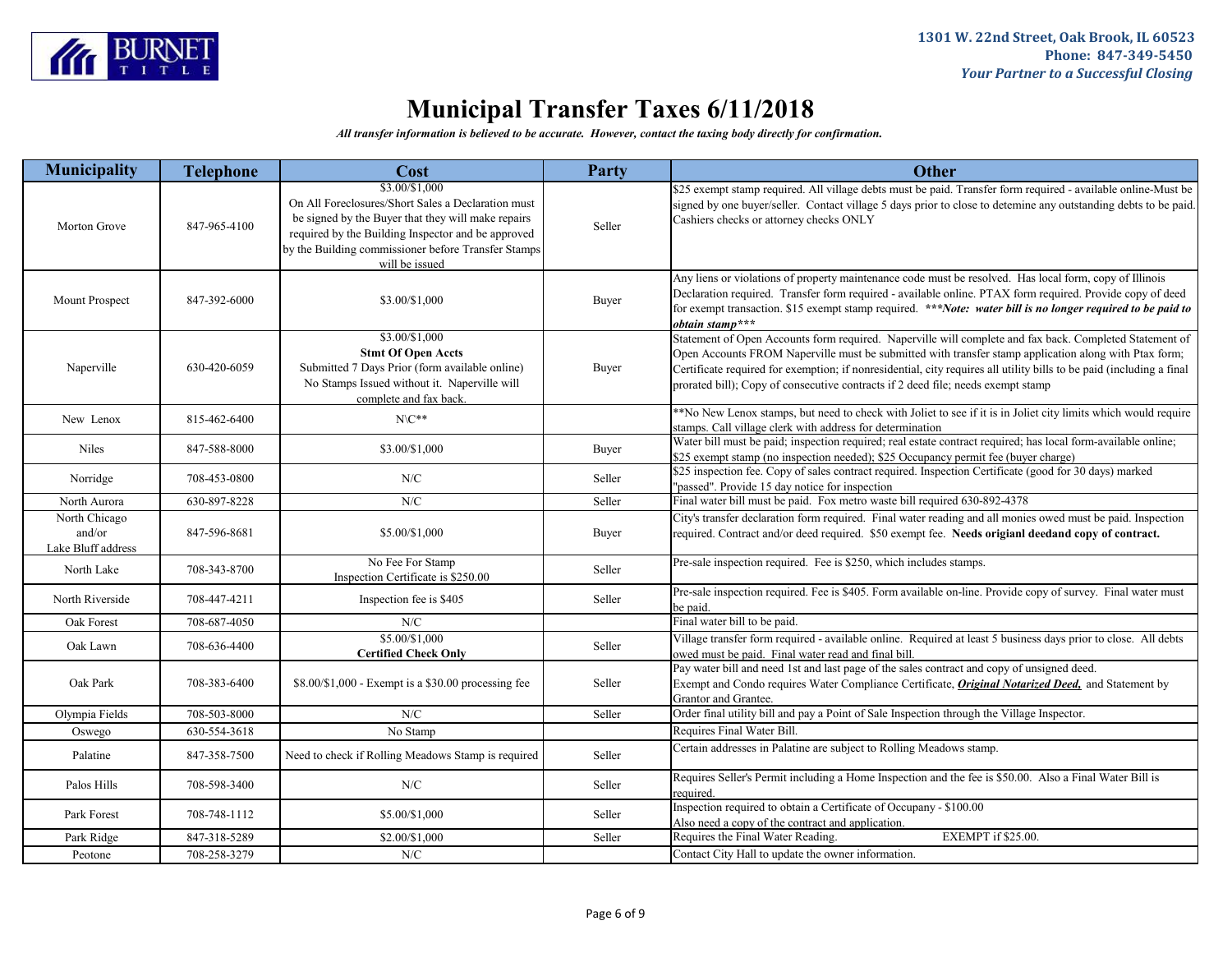

| <b>Municipality</b> | <b>Telephone</b> | Cost                                                                                                                     | Party  | <b>Other</b>                                                                                                                                                                                                                                                                                                                                                                 |
|---------------------|------------------|--------------------------------------------------------------------------------------------------------------------------|--------|------------------------------------------------------------------------------------------------------------------------------------------------------------------------------------------------------------------------------------------------------------------------------------------------------------------------------------------------------------------------------|
| Peoria              | 309-494-8545     | \$2.50/\$1,000                                                                                                           | Seller | No requirements to obtain stamp. Every owner of a lot with a dwelling on it must register said lot (on an<br>annual basis) if it's ever VACANT or NON-OWNER OCCUPIED at any time during the year.<br>Failure to register a VACANT or NON-OWNER OCCUPIED property is subject to up to a \$500<br>violation fee. (Call 309-494-8588 for applicable registration form and fee.) |
| Pingree Grove       | 847-464-5533     | N/C                                                                                                                      |        | Notify Village for Final Utility Bills.                                                                                                                                                                                                                                                                                                                                      |
| Phoenix             | 708-331-1455     |                                                                                                                          |        | \$50 Inspection. Final Water bill must be paid.                                                                                                                                                                                                                                                                                                                              |
| Plainfield          | $(815)$ 436-7093 | N/C<br>Need to check if Joliet or Romeoville Stamps are<br>required                                                      |        | 4 digit zip code - Joliet<br>5 digit zip code - Romeoville (2 subdivisions<br>Caroline and Lake Wood Falls)<br>Seller must notifiy the village of the<br>closing date so that the final utility reading can be done.                                                                                                                                                         |
| Posen               | 708-385-0139     | N/C                                                                                                                      | Seller | Certificate of Compliance Inspection - \$170.00<br>Must pay all fines and Water Bills.<br>If selling as is, an As Is letter is required to release the paperwork to sell the house.                                                                                                                                                                                          |
| <b>Richton Park</b> | 708-481-8950     | None                                                                                                                     | Seller | Condo and home inspection is \$75.00.<br>Must have an Occupancy Inspection done.<br>Apartment inspection is \$50.00.                                                                                                                                                                                                                                                         |
| Riverdale           | 708-841-2200     | NC for Transfer Stamps                                                                                                   | Seller | To obtain transfer stamp the following are required:<br>Copy of Deed<br>Paid Final Bill<br>Closing Affidavit<br>Inspection is also required - \$200.00. Set up with village after getting transfer stamp.                                                                                                                                                                    |
| <b>River Forest</b> | 708-366-8500     | \$1.00/\$1,000                                                                                                           | Seller | Village transfer form required. Require 5 day notice. Zoning inspection and final water meter reading. All<br>Villge debts to be paid.                                                                                                                                                                                                                                       |
| River Grove         | 708-453-8000     | Condo or Single Family \$50.00<br>Apartment<br>Builing \$25.00 per unit and \$25.00 for the stamp<br>Commercial \$100.00 | Seller | The stamp fee includes an Inspection for Code Violations. If there are any Code Violations, they must be<br>brought up to date or the Buyer has to put up an Escrow.                                                                                                                                                                                                         |
| Riverside           | 708-447-2700     | N/C                                                                                                                      | Seller | Seller must have an Inspection done to receive a Certificate of Compliance for Zoning and also the Final<br>Water Bill must be paid.                                                                                                                                                                                                                                         |
| Robbins             | 708-385-8940     | \$100.00 per pin and \$25.00 for an Exempt                                                                               | Seller | Inspection is required at a cost of \$240.00 and payment of Final Water Bill.                                                                                                                                                                                                                                                                                                |
| Rolling Meadows     | 847-394-8500     | \$3.00/\$1,000<br>\$50.00 for EXEMPT Stamp                                                                               | Seller | Final Water bill<br>Copy of Deed<br><b>City Transfer Declartion</b><br>P-Tax or My Dec<br>Fines have to be paid                                                                                                                                                                                                                                                              |
| Romeoville          | 815-886-7200     | \$3.50/\$1,000                                                                                                           | Buyer  | Clearance Letter is required. This letter lets you know if anything else is needed.                                                                                                                                                                                                                                                                                          |
| Roselle             | 630-671-2829     | N/C                                                                                                                      |        |                                                                                                                                                                                                                                                                                                                                                                              |
| Round Lake          | 847-546-5400     | None                                                                                                                     |        | None                                                                                                                                                                                                                                                                                                                                                                         |
| Round Lake Beach    | 847-546-2351     | None                                                                                                                     | Seller | Occupancy Permit is required. \$60.00                                                                                                                                                                                                                                                                                                                                        |
| Round Lake Hts      | 847-546-1206     | None                                                                                                                     | Seller | Occupancy Inspection is required. Charge is \$75.00.                                                                                                                                                                                                                                                                                                                         |
| Round Lake Park     | 847-546-2790     | None                                                                                                                     | Seller | Certificate of Occupancy is required. Charge is \$75.00.                                                                                                                                                                                                                                                                                                                     |
| Sandwich            | 815-786-9321     | none                                                                                                                     | seller | Final water reading                                                                                                                                                                                                                                                                                                                                                          |
| Sauk Village        | 708-758-3330     | N/C                                                                                                                      | Seller | Village does not do inspections. They require these areas to be inspected - roof, heat, electric, plumbing,and<br>fireplace - if applicable. Inspections need to be done by an inspector licensed in Sauk Village. Village<br>charges a \$50 administrative fee.                                                                                                             |
| Schaumburg          | 847-895-4500     | \$1.00/\$1,000<br>\$10.00 for EXEMPT Seniors<br>over 65 are EXEMPT                                                       | Seller | To get stamps, the following are required:<br><b>Legal Description</b><br>Deed Copy<br>Paid Water Bill<br>$P-Tax$<br><b>FOR SENIOR EXEMPTION, PROOF OF AGE IS</b><br><b>REOUIRED.</b>                                                                                                                                                                                        |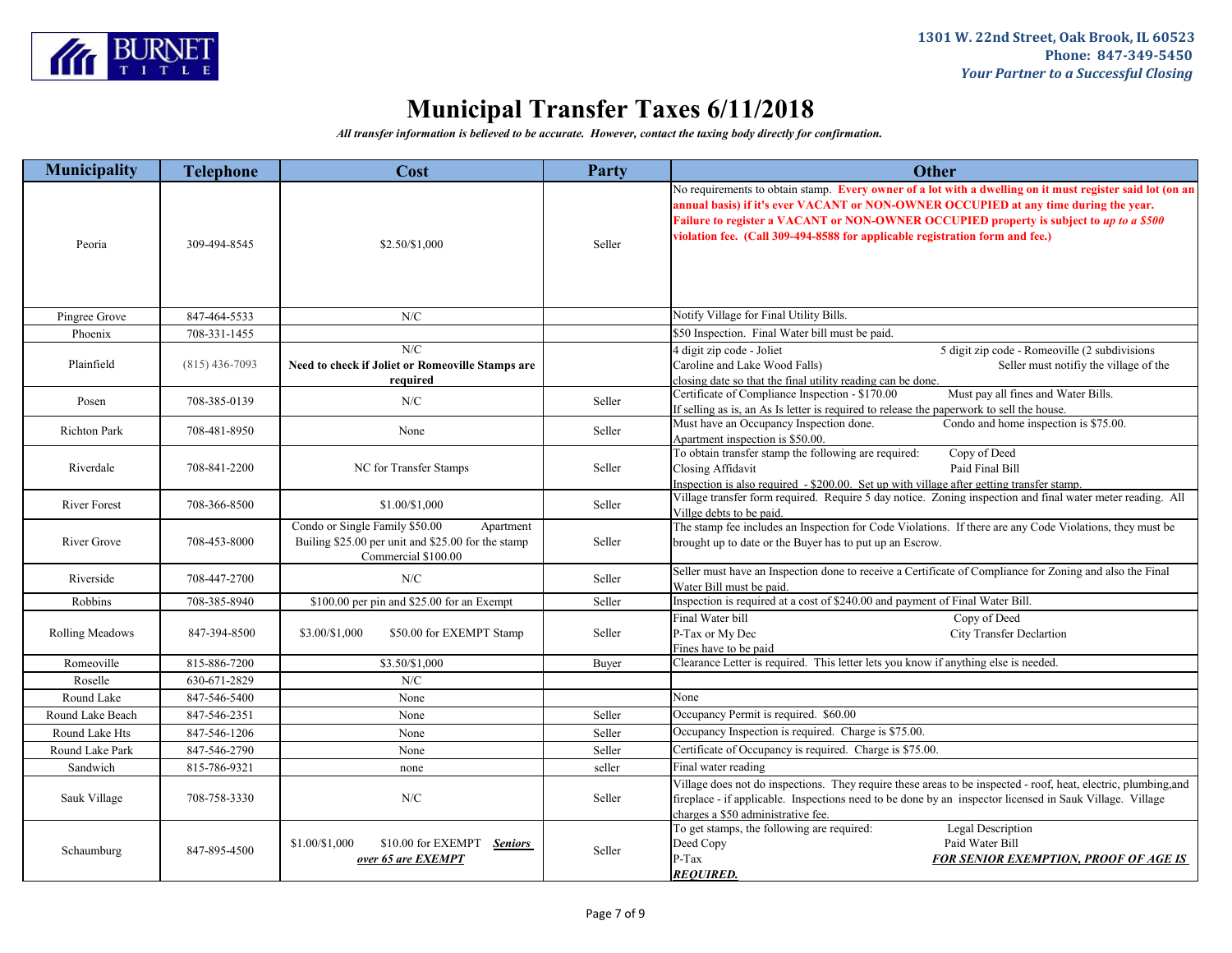

| <b>Municipality</b>                                                      | <b>Telephone</b> | Cost                  | <b>Party</b> | <b>Other</b>                                                                                                                                                                                                                                                                                                                                                                                                                      |
|--------------------------------------------------------------------------|------------------|-----------------------|--------------|-----------------------------------------------------------------------------------------------------------------------------------------------------------------------------------------------------------------------------------------------------------------------------------------------------------------------------------------------------------------------------------------------------------------------------------|
| Schiller Park                                                            | 847-678-2550     | None                  |              | Pay Final Water Bill. (10-23-17: Don't raise on title.)                                                                                                                                                                                                                                                                                                                                                                           |
| Skokie                                                                   | 847-673-0500     | \$3.00/\$1,000        | Seller       | Pay all outstanding bills and notify village of sale. Zip code 60203 is on border line of Skokie and Evanston<br>but requires SKOKIE transfer stamp - NOT Evanston                                                                                                                                                                                                                                                                |
| South Chicago Heights                                                    | 708-755-1880     | None                  | Seller       | Final Water Bill.<br>Inspection must be done - \$175.00.                                                                                                                                                                                                                                                                                                                                                                          |
| South Holland                                                            | 708-210-2910     | ${\rm N/C}$           | Seller       | Final water bill must be paid. Transfer certificate required. Must allow 3 business days.                                                                                                                                                                                                                                                                                                                                         |
| South Elgin                                                              | 847-742-5780     | None                  |              | Final Water Bill.                                                                                                                                                                                                                                                                                                                                                                                                                 |
| St. Anne                                                                 | 815-427-6783     | nc                    |              | No need to raise municipal exception but Agents can't get the Smoke Inspection unless the water is paid                                                                                                                                                                                                                                                                                                                           |
| Steger                                                                   | 708-754-3395     | \$50                  | Seller       | Must pay outstanding water bills and unpaid liens                                                                                                                                                                                                                                                                                                                                                                                 |
|                                                                          |                  | \$5.00/\$1,000        |              | Final water reading; original deed, state, county declarations and copy of contract required: complete local                                                                                                                                                                                                                                                                                                                      |
| Stickney                                                                 | 708-749-4400     | Only Cash or          | Seller       | forms: inspection and zoning cert required; \$25 fee for exempt stamp                                                                                                                                                                                                                                                                                                                                                             |
|                                                                          |                  | <b>Cashiers Check</b> |              |                                                                                                                                                                                                                                                                                                                                                                                                                                   |
| Stone Park                                                               | 708-345-5550     | \$4.00/\$1,000        | Seller       | Final water reading and house inspection is required; residence fee\$50; Exempt stamp and Illinois declaration<br>form requied; needs                                                                                                                                                                                                                                                                                             |
| Streamwood                                                               | 630-837-0200     | \$3.00/\$1,000        | Seller       | \$10 dollar fee for exempt stamp; PTAX required: Water bill must be paid; Local forms completed;                                                                                                                                                                                                                                                                                                                                  |
| Sugar Grove                                                              |                  | No Stamp              |              | Fox metro Waste bill required 630 892-4378                                                                                                                                                                                                                                                                                                                                                                                        |
| Summit                                                                   | 708-563-4823     | ${\rm N/C}$           | Seller       | Final water bill paid in full before closing; Inspection required for occupancy; contact inspection dept for<br>ordinance                                                                                                                                                                                                                                                                                                         |
| Sycamore                                                                 | 815-895-4920     | \$5/\$1,000           | Buyer        | Rentals property's cannot be exempted; Buyers are required to bring fully executed copy of real estate<br>contractand pay the tax prior to closing at the City Finance Office; Exemptions include transactions that are<br>subject to state and county transfer stamp; Thjis includes individuals who purchase homestead real estate<br>within the city and have been residents of the city of Sycamore for 12 consecutive months |
| <b>University Park</b>                                                   | 708-534-6451     | \$1.00/\$1,000        | Seller       | Transfer of Title; exempt stamp fee \$25.00; Inspection fee\$250 (no personal checks); Alls ums due must be<br>paid; Complete local forms;                                                                                                                                                                                                                                                                                        |
| Villa Park                                                               | 630-834-8505     | N/C                   | Seller       | COMPLIANCE CERTIFICATE The Public Works Department must perform an inspection to verify that<br>there are no illegal storm water connections (sump pumps, down spouts, area drains, etc.) to the sanitary<br>sewer system on the premises.<br>\$50.00 must be paid prior, CASH, MONEY ORDER, CERTIFIED FUNDS, TITLE COMPANY CHECKS<br>NOT ACCEPTED.                                                                               |
| Wauconda                                                                 | 847-526-9600     | N/C                   | Seller       | Home Inspection required***** No transfer stamps needed                                                                                                                                                                                                                                                                                                                                                                           |
| Waukegan                                                                 | 847-599-2500     | N/C                   | Seller       | INSPECTION; ZONING LETTERS AND CERTS. SELLER MUST APPLY FOR LETTER WITHIN 72<br>HOURS OF OFFERING PROPERTY FOR SALE AND BEFORE IT IS UNDER CONTRACT. FEE IS<br>\$100 AND IT IS GOOD FOR 6 MONTHS. CAN BE RENEWED FOR ADDITIONAL 6 MONTHS AT<br>NO CHARGE.                                                                                                                                                                         |
| Westchester<br>(Please read and pay<br>attention to the<br>requirements) | 708-345-0020     | No Fee                | Seller       | FINAL WATER READING; FINAL WATER BILL; \$225.00 HOME INSPECTION - PAYABLE IN<br>ADVANCE AND INCLUDED WITH THE APPLICATION THAT MUST BE PAID PRIOR TO<br>SCHEDULING THE INSPECTION. Inspection is only good for 6 mos.; ORIGINAL DEED<br>REQUIRED; STAMP, ALSO REQUIRED BY THE RECORDER'S OFFICE TO RECORD DEED; NEED<br><b>EXEMPT STAMP</b>                                                                                       |